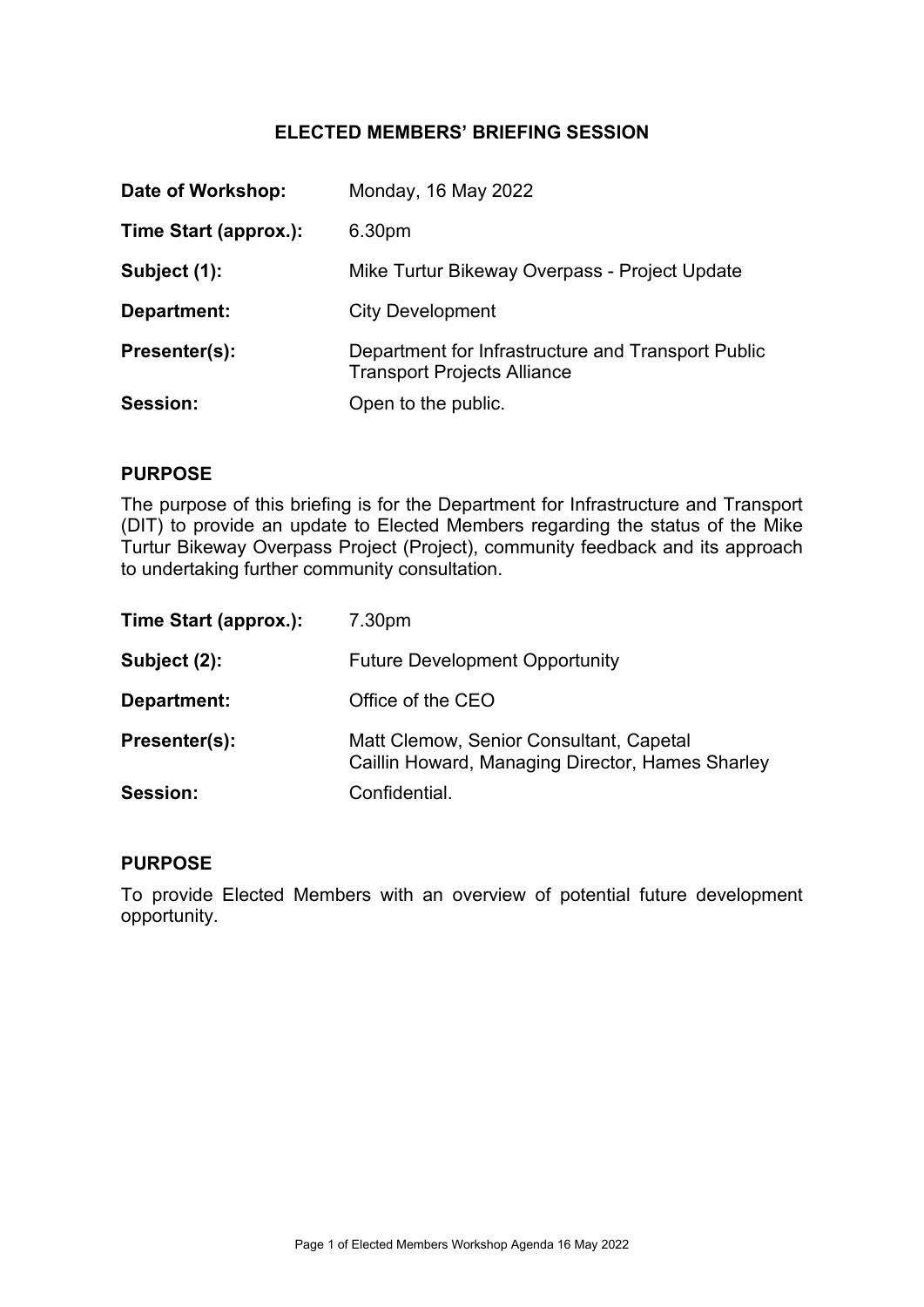# **ELECTED MEMBERS' BRIEFING SESSION COVER SHEET**

| Date of Workshop:   | 16 May 2022                                                                              |
|---------------------|------------------------------------------------------------------------------------------|
| Subject:            | Mike Turtur Bikeway Overpass - Project Update                                            |
| Department:         | <b>City Development</b>                                                                  |
| Presenter(s):       | Department for Infrastructure and Transport<br><b>Public Transport Projects Alliance</b> |
| Session:            | Open to the public.                                                                      |
| <b>Attachments:</b> | Nil                                                                                      |

## **PURPOSE**

The purpose of this briefing is for the Department for Infrastructure and Transport (DIT) to provide an update to Elected Members regarding the status of the Mike Turtur Bikeway Overpass Project (Project), community feedback and its approach to undertaking further community consultation.

### **DISCUSSION**

The Project is intended to improve connectivity along the Mike Turtur Bikeway for pedestrian and cyclists over the rail corridor and to improve access and accessibility to Goodwood Station.

In response to community feedback to date regarding the Project, DIT has placed the Project on hold to enable further community consultation to be undertaken.

A letter regarding the community consultation results for the Forestville Reserve Community Land Management Plan (CLMP) and the License for Construction Access, as well as a summary of key issues raised, has been sent to the Minister for Infrastructure and Transport, in accordance with Council Resolution No. C0754/22.

### Key Considerations

- DIT has committed to undertaking further consultation regarding the Project through May and June 2022, including the establishment of a Community Reference Group (CRG).
- Our upcoming consultation aims to reset the Project with the community.
- The SCAP assessment is on hold until the end of the extended community consultation period.